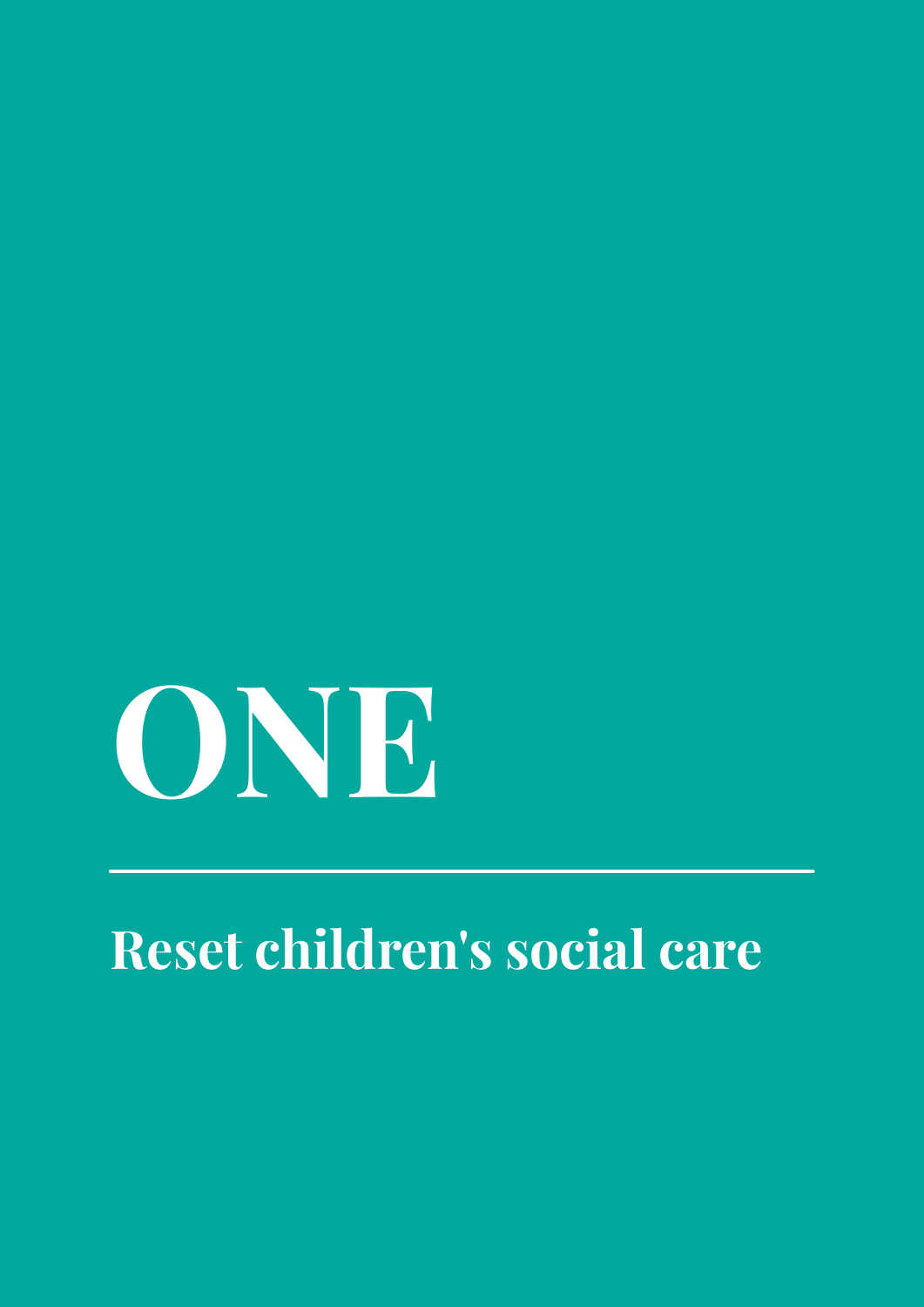# **Introduction**

Our first task as a society is to care for our children. This task is so fundamental that if we do not get it right, then we struggle to get anything else right. This is self-evident in outcomes data. It hits home when we hear the human stories of lives lived isolated, unfulfilled or cut short. This review has conservatively assessed these adverse outcomes as costing England £23 billion per year (The independent review of children's social care, 2021a).

What we often overlook is that this first task starts with family. We are all born into one. Family is core to the human condition. For most of us, family carries us, shapes us, sustains us and helps us navigate the world. Family, and parents in particular, are often the most lasting and meaningful source of love and safety for children. But family life is not always easy or smooth. Raising children is hard, but tougher still when parents are caught in abusive relationships, struggling with their own mental health, or fighting an addiction. This can often be on top of being short of money or being stuck in a cramped damp home.

It is often connectedness – our relationships – that hold solutions for families overcoming adversity. Wider family, friends and neighbours can be the ballast when parents are struggling to raise their children, affirming that it really does "take a village to raise a child". So much of children's care takes place in these informal relationships, away from professionals.

## **1.1 The purpose of children's social care**

Children's social care exists to enable children to grow up in loving, safe and stable families and where this is not possible, for care to provide the same foundations for a good life.

Realising the rights of families is often the surest way to securing children's own rights, which include their right to a family life. Help for families should be offered in partnership. Raising children can be difficult, and this is exacerbated by conditions of adversity. It is normal for all parents to need help, from wider family, friends, the community and sometimes from the state. This help should be available, responsive and free from stigma. When there is a risk of significant harm to children, services should be clear about concerns, compassionate in their response and decisive in their actions.

Where children cannot live with their birth parents, the state should support wider family networks to care for these children instead. Where those networks are not strong or safe enough, care from the state should surround children with loving, stable and safe relationships so that they can flourish.

A central aim of care should be to strengthen lifelong relationships. The care experience should help to heal trauma, realise identity and achieve potential. When children are taken into care, birth families must be supported with this loss and responsibility should be taken across services to break cycles that are often repeated.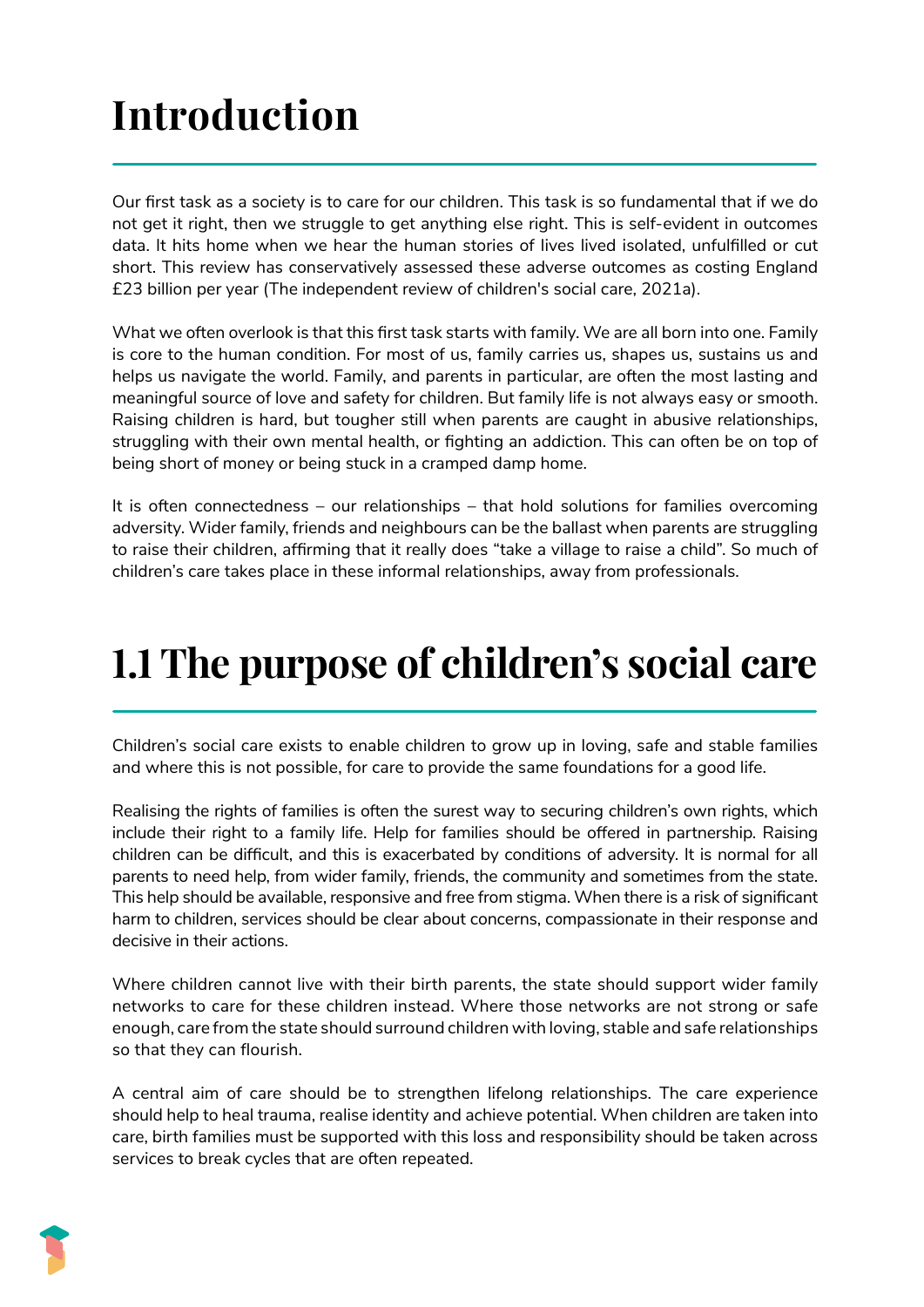### **1.2 The problem: a failure to recognise relationships and the strength of families**

*"We are only allowed an hour and half [with our siblings…] but supervised and other people get six hours and it is really hard when everyone around you brags about their family and it hurts. We don't get contact with parents at the same time. I don't get to see my step siblings because they are not biological, but they are a big part of my family." - Young person in care*

Despite the hard work of many thousands of dedicated professionals, by almost every indicator children's social care is under extreme stress: with more resources being used to investigate families, and less to help them; more children in care often far away from their brothers, sisters, wider family and friends; and social workers leaving the profession.<sup>11</sup> These problems are set out in detail in the review's Case for Change, published in June 2021. Without major change these problems will continue to get worse with a devastating cost to individuals, and to our society.

Families are complex, intimate and relational, and these are features that public services struggle to work with. Like so many services, children's social care is wired to manage risk, respond to episodic need, and gatekeep access to services. While relationships are rich and organic, children's social care can be rigid and linear. Services are often completely disconnected from the relationships around families that could ultimately offer the solutions. Scarce resources, reactive crisis management and a mindset that does not recognise the importance of family and community are all part of what is keeping services from meeting the needs of families, especially when it comes to considering children's need for connection and love.

This gap between what children and families need and what services offer is seen in every corner of children's social care. Because harms sometimes come from families and communities, we find it hard to allow family and community to also be part of the answer. We are not curious enough about why families face challenges. We can slip into seeing the purpose of social care as rescuing children from their families and communities, without a real plan for what to do next. We sometimes try to replace organic bonds and relationships with professionals and services. All of this results in siloed, sporadic interventions in children and families' lives, where resources become dedicated to assessing, referring and convening meetings of professionals to talk about children without enough attention on the people around children who love them.

This approach is not only ineffective but also expensive and so as resources have become more scarce, the system has started to spiral out of control. Despite a lot of busyness, problems go unaddressed, more children are unable to live with their families, and more are moved to a home that cannot meet their needs. This whirlwind of activity often ends with young people leaving care with no loving relationships to provide the foundation of a good life. This in turn means there are even fewer resources remaining to provide support - and so the spiral escalates.

<sup>11</sup> Assessments following a referral have risen by 14% since 2014/15, section 47 enquiries have increased by 123% since 2010 and child protection conferences have increased by 65% since 2010. Gross spending on non-safeguarding children's services decreased by 38% in real terms between 2012/13 and 2020/21 (Department for Education, 2021k). NB. The review defines 'nonsafeguarding children's services' as s251 spend lines 3.0.5 'Total Sure Start Children's Centres and other spend on children under 5', 3.2.1 'Other Children and Family Services', 3.4.6 'Total Family Support Services', and 3.5.3 'Total Services for young people'. In 2020, 37% of residential placements were greater than 20 miles from home (Department for Education, 2021b). As of 2020 nearly 12,000 children in care (15% of all children in care) were not living with at least one of their siblings (Kenyon & Forde, 2020).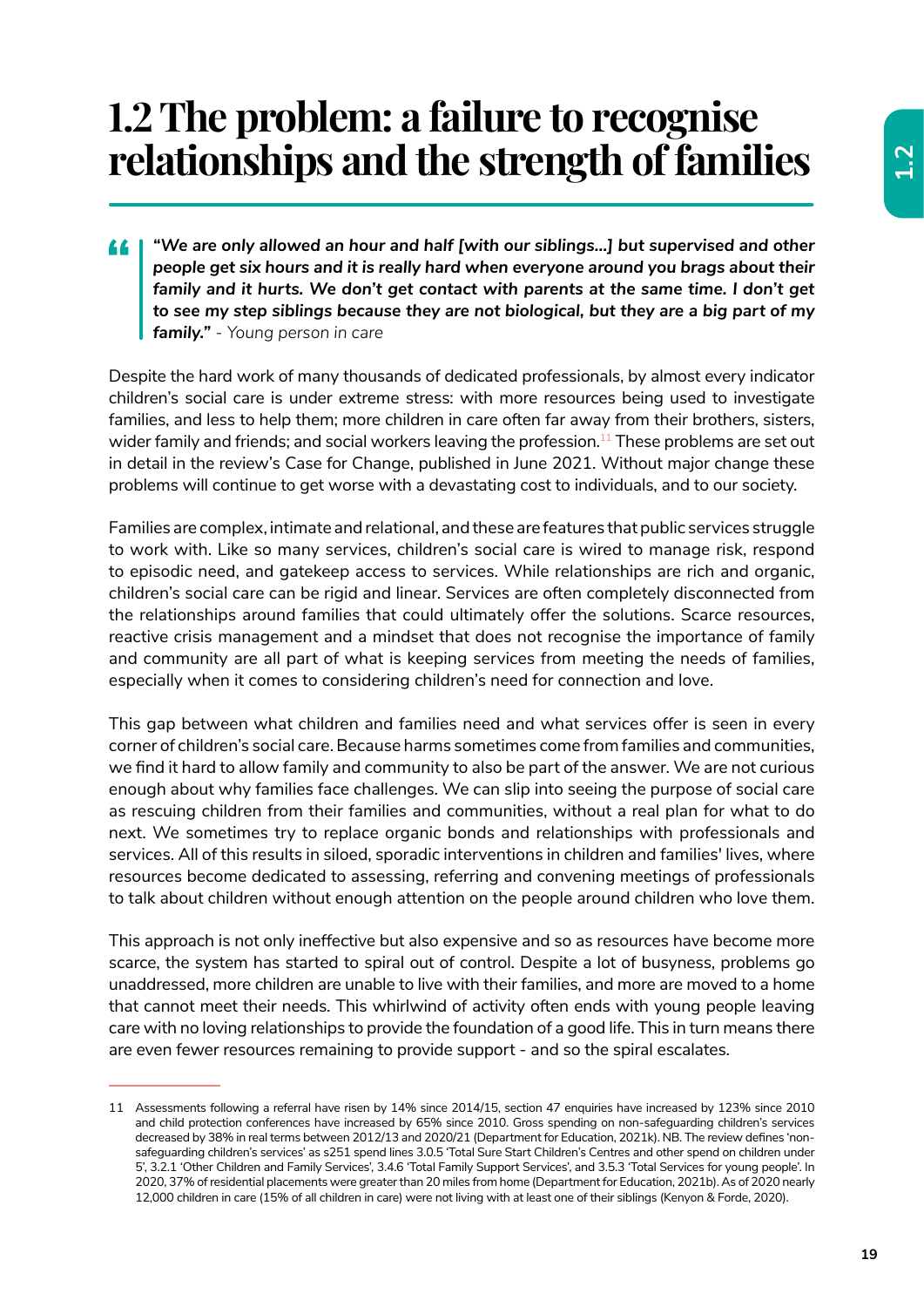**Reduction in resources available to support families**

**Mindset that doesn't recognise importance of family and community**

**Resources focused on episodic, siloed intervention that doesn't meet children and families needs**

**Resource becomes directed towards responding to crisis. Fewer resources available to support families and communities**

**Needs escalate - children are harmed, enter care, placements break down, relationships are broken**

## **1.3 Towards a solution**

What is to be done? This review was commissioned by government as a "once-in-a-generation opportunity to reform systems and services" for children and families. Our response is a broad and bold plan to reset children's social care, so that at every stage services get alongside the people who care about a child, from parents to neighbours to foster carers, in order to enable them to provide the safety, stability and love children need.

This reset means a revolution in the help we offer families experiencing acute stress, where families will get responsive and intensive support from people who will stick with them and have the skills, time and resources to achieve lasting change for children. Communities will be encouraged to participate in strengthening families and supported to open their hearts and homes to care for children. This reset will mean a focused and decisive response to danger for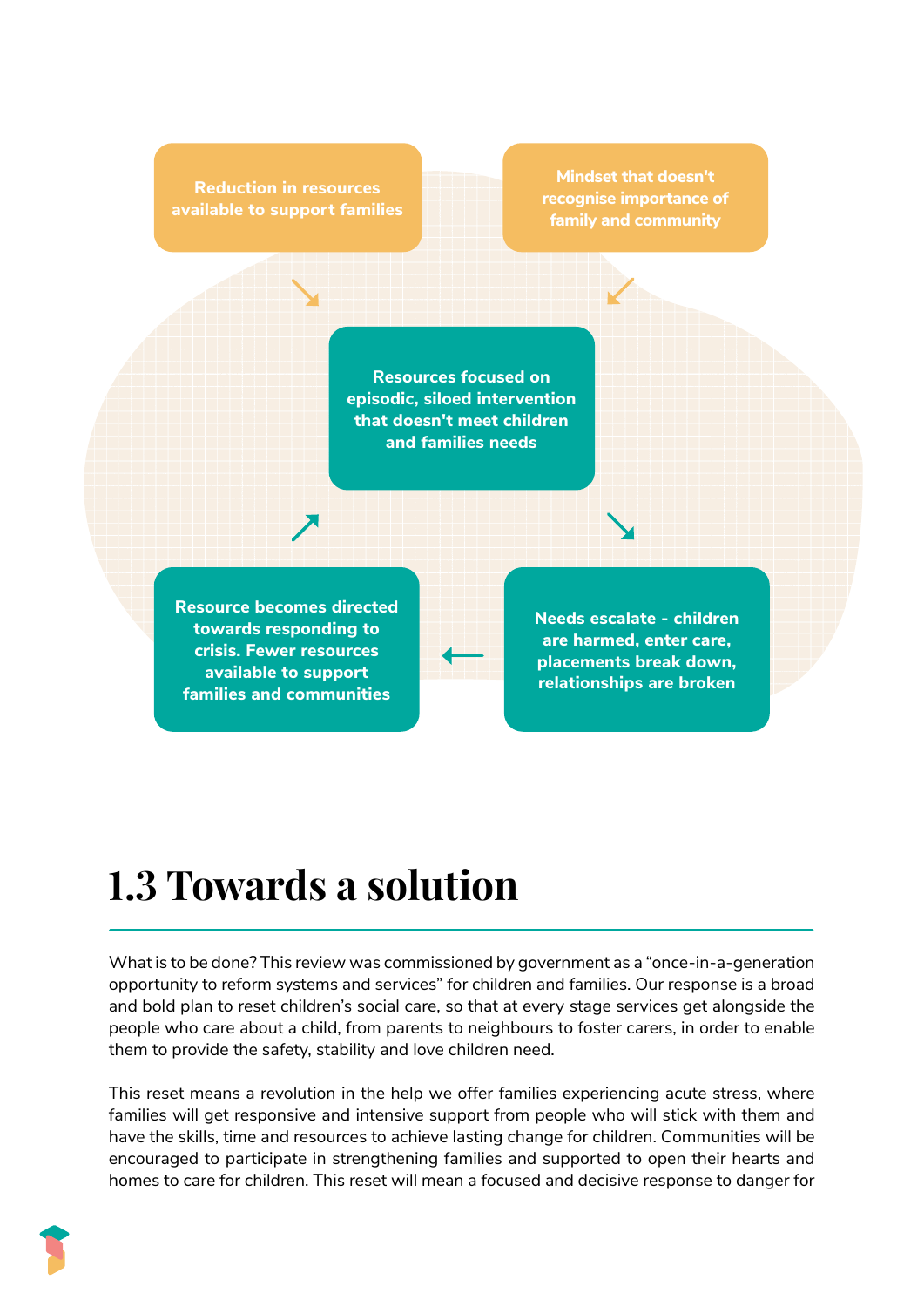children, where key decisions about potential harm are made by only the most experienced. It means backing wider family networks to care for children when it is safe. When care is the right option for children, this reset means reimagining the types of homes and relationships they need. It means recognising the unique experience of having been a child in care and nurturing the foundations for a good life for the care experienced community: to be loved, excel in education, have a good home, have purposeful work and be healthy.

Above all, it means having the courage to radically change the current system and build something better together.

Achieving this reset across a big and messy system like children's social care will mean breaking a cycle of escalating need and crisis intervention, and forming a new virtuous cycle. It will mean a shift from spending our money and efforts on reacting to crises and instead rebalancing resources to back those who care for and love children. A new cycle that will see us wrapping practical support around families, helping them establish connections with others and sticking with them in the toughest times. A shift from accepting the high costs of burnt out foster carers, and instead investing in these carers to stick with children. Breaking out of a cycle of poor job satisfaction and high turnover for social workers, to a new cycle where they have the time, tools and trust to stick with families and make a difference.

To ensure this system continually evolves to meet the needs of the individual child, parents and the collective care population, it will be designed to listen and respond to what matters to them via advocacy and representation. Inspection will be realigned to focus on the health of relationships.

This report has echoes from messages given by other reviews into parts of children's social care over the last 30 years. The review has tried to learn from these previous attempts to reform children's social care and it borrows from the best of previous improvements to the system. There are recommendations made that relate to finishing work started decades ago, revisiting ideas tested but set aside, and keeping commitments that were made but have not yet been met.

This report, and the reform plan it outlines, is something that every reader has a part to play in delivering. And some of it can be done now. Citizens, public servants, local councillors, government ministers and business leaders will find a direct call to action in these pages. Some of the recommendations will require national action by government that will take years, but many can be acted upon today.

Together, the changes we recommend would mean 30,000 more children living safely and thriving with their families by 2032-33 compared to the current trajectory. A lasting shift that will make lifelong loving relationships the obsession of the care system, and a recognition in society of what we owe to those who have been in care. A legacy of a financially sustainable system that keeps getting better. Most importantly of all, the results of these reforms will be better lives for children and families.

We are confident that this ambitious plan can be achieved because we are not starting from scratch. Green shoots, and in some cases small trees, are already out there illustrating the horizon of the future system. These local approaches, which are referenced throughout the report, are too often at the margins, developed *despite* not *because* of the system, and they need to be brought to the centre.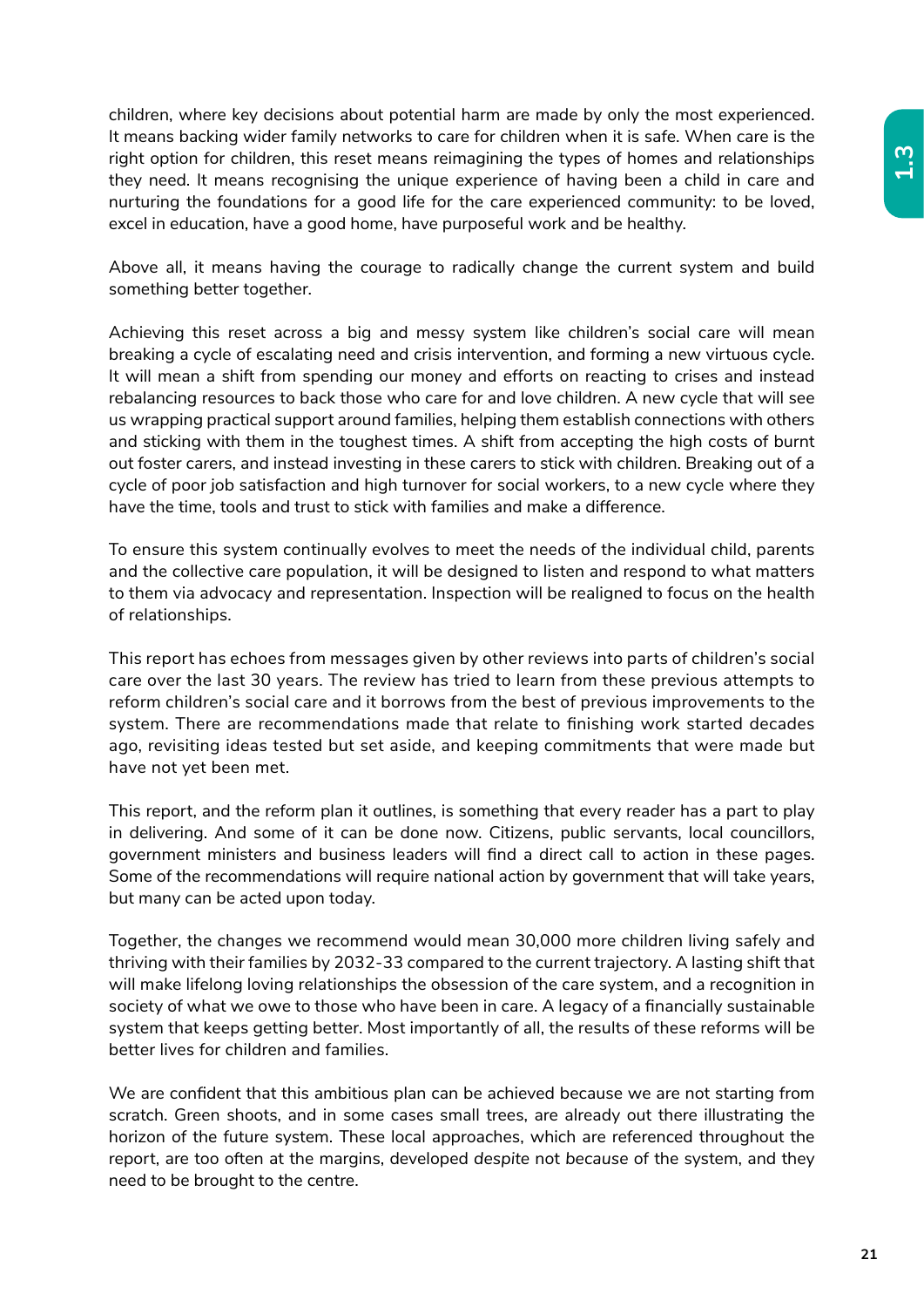# **1.4 Principles and approach**

Throughout the review we have grappled with two related dilemmas.

- How do we have a system that achieves the benefits of local delivery for children and families, without having unacceptable levels of variation in the support children and families in different areas receive?
- How do we promote autonomy for those working with children and families to make the right decisions, whilst still having the essential checks and balances?

There are choices over how to settle these dilemmas. The conventional response is to reach for traditional top down rules, structures, guidance and targets, hoping to guarantee a minimum standard that children and families can expect. As becomes evident when reviewing the various laws and guidance that exist around children's homes later in the report, whilst these approaches can give clarity, they risk building a system that is inflexible in meeting the real life needs of children.

The fragmentation and complexity this results in, can undermine the ability of professionals to take responsibility for helping families and protecting children. Over-reliance on this formula of central prescription, performance targets and managerialism (characterised as New Public Management<sup>12</sup>) when applied to complex systems, often leads to waste and perverse incentives (Hood & Dixon, 2015; Munro, 2011). It can create the illusion of improvement without delivering change on the ground.

Alternative approaches push for autonomy for local systems, focused on minimal rules and creating systems that enable learning and improvement.<sup>13</sup> This set of behaviours is the right ambition, but when parts of the system are so fragile, a lack of direction could result in things getting worse, therefore undermining reforms before they have a chance to work.

The review therefore believes that reform needs to help the system move from a reliance on new public management methods over time, towards a system with greater freedom and responsibility, setting a clear national direction about change but not repeating the mistakes of the past with compliance led processes.

The goal of our reform programme - *Relationships Protect -* is to leave a legacy of a self improving system, within which actors have high levels of freedom and responsibility. We propose six principles of reform, which are the building blocks that flow throughout the report, and are set out in more detail in Chapter Nine.

<sup>13</sup> This was the approach taken by the Munro review in 2011, which made 15 recommendations to government, several focused on increasing autonomy and social worker capability. This approach is also captured by "human learning systems": see for example: https://www.humanlearning.systems/



<sup>12</sup> New public management was defined as a concept in the early 1990s and is characterised by a command and control approach to setting targets, monitoring performance and handing over power to a small number of senior managers.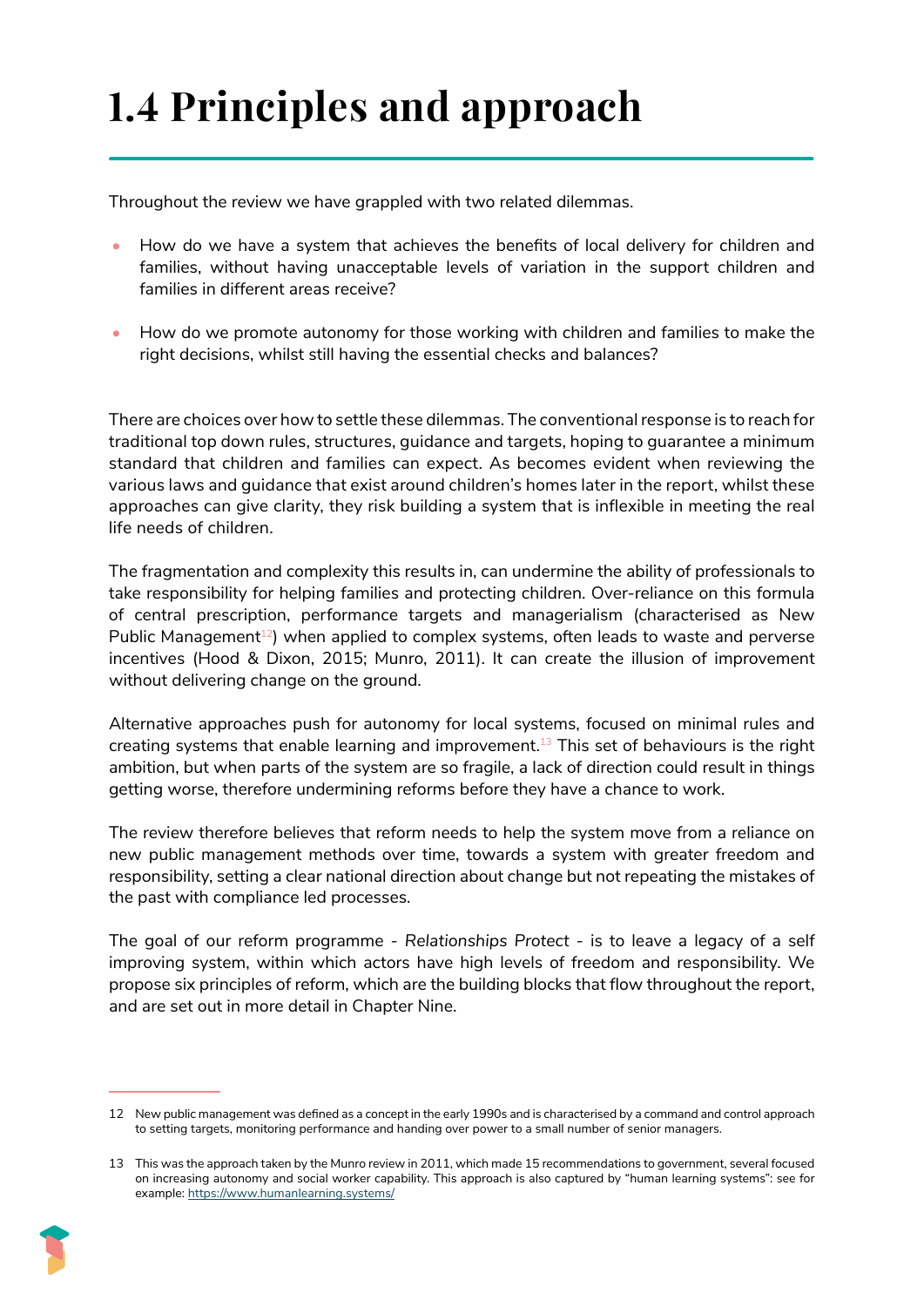#### **1. Clear objectives are needed for children's social care and this should come from national government**

At present, national government involvement in children's social care is generally uneven, with some parts of the system highly devolved (for example the help available to families or extra familial harms), whilst others have very significant levels of national intervention (for example adoption). National government has a unique and vital role in setting out the goals and values for children's social care, in consultation with all of those affected by the system, stemming from a national democratic mandate.

National government will need to set out in one place the overall outcomes and objectives the system should be achieving for children and families, as well as the best evidenced ways of achieving them and indicators for learning and improvement. This is why the review recommends a National Children's Social Care Framework.

Direction through this Framework would have an important role in the *Relationships Protect* reform programme. Resources should be linked, making sure investment translates to improvements for families. This approach of setting national system goals alongside funding to achieve reform is one that has been used widely - from the *Quality Protects* programme which reformed children's social care in the 1990s and 2000s, through to the NHS Long Term Plan.

#### **2. Decisions and delivery should happen as close as possible to families, except where there is a compelling case for setting rules or acting at greater scale**

Decisions about how nationally set objectives are implemented should happen as close to communities and families as possible. This means focusing money, attention and power as close to families and their communities as possible, to build on and facilitate their strengths and capabilities. We need to flip on its head the status quo where children and families are made to fit the system, rather than the system working to meet their needs.

This means backing local authorities and their partners to deliver the vast majority of children's social care, and making it non-negotiable to involve children and families in how they design and deliver it. It also means changing rules and requirements that set out how systems should deliver where they contradict this principle.

Across the review there are a number of places where we have identified rules that we think get in the way of local areas deciding what is best for families, for example some of the rules that exist about how child in need plans are managed.

This does not, however, mean that there should be no rules or that delivery should be left exclusively to local authorities. In high performing systems a smaller number of rules become even more important, and where a system is more fragile national intervention may have an important role. Examples of this include multi-agency accountability, the care market and agency social work, where the nature and intractability of these problems means we think the case has been made for national action. In each of these cases we have held a high bar, and applied the principle that national government should only step in when a problem cannot be solved by those closest to it.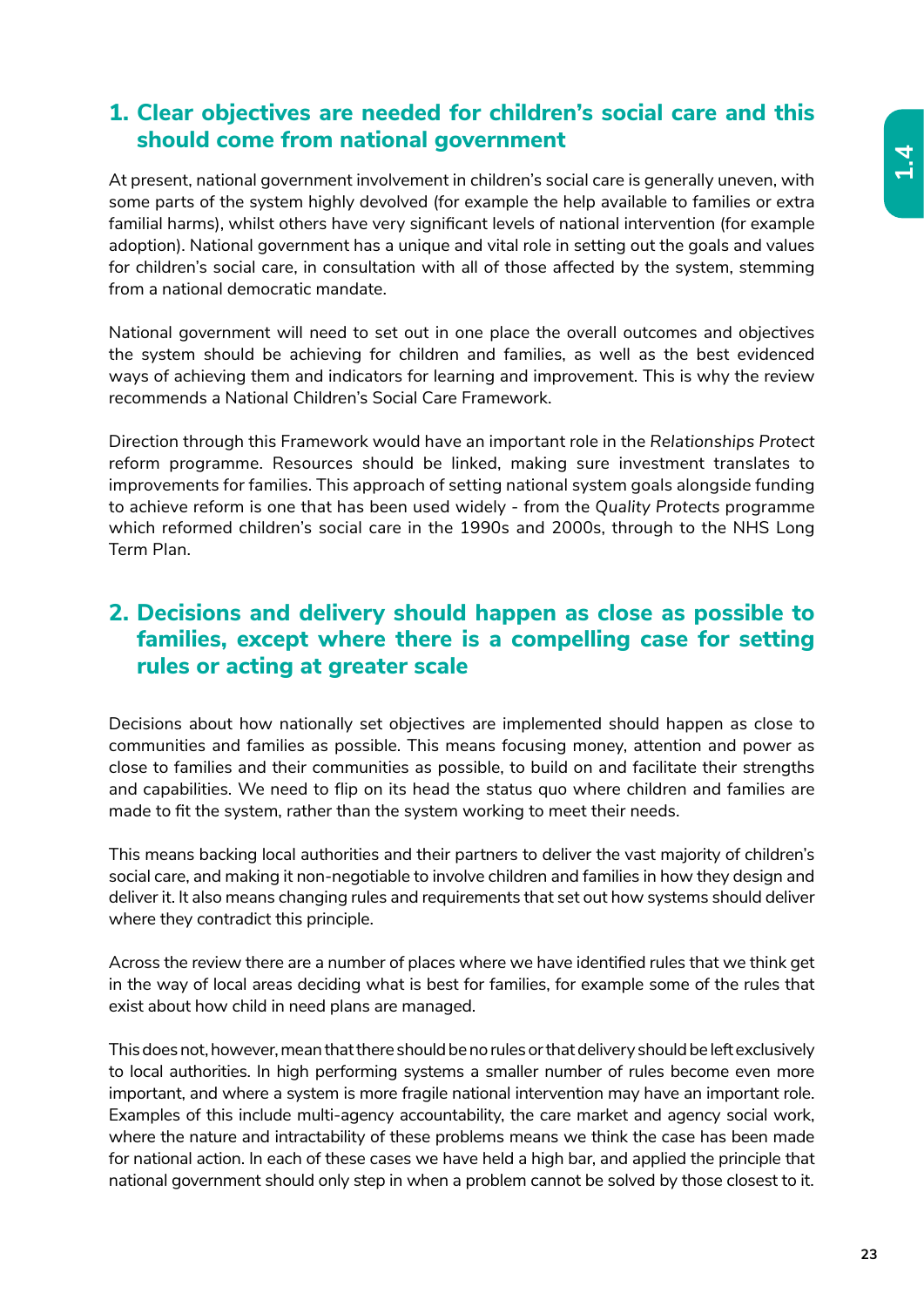#### **3. Greater transparency, new mechanisms for learning and better inspection and intervention should improve performance**

Our confidence to devolve decisions about how children's social care is delivered to local areas, requires there being sufficient transparency about how it is working for children and families. This is all the more important for the children and families who are too often voiceless in national policy and politics, too often only coming to the public's attention through a serious incident and then quickly forgotten.

This is why national direction should be accompanied by indicators focused on understanding child and family experiences of services. Alongside this, improved inspection should better reflect what we want to see in children's social care. There should be mechanisms locally, regionally and nationally to consider system performance and translate this into a cycle of improvement. For example, more regular forums and more challenging dialogue on how eligibility for Family Help is being applied, or how different judicial orders are being made.

When learning does not work, action must be taken to ensure children and families get the services they deserve and so we also make recommendations to strengthen national interventions when local authority or partner contributions are persistently not good enough.

#### **4. Empower a highly skilled and knowledgeable workforce to create change with children and families**

The entire approach advocated by this review is reliant upon an empowered workforce. The recommendations set out by this review depend upon well supported, confident and trusted practitioners who have the knowledge and skills to meet the needs of children and families. This is why we recommend an investment of £253 million over four years in the professional development of social workers, new national pay scales, routes to build expertise and remain in practice, more flexible working, and action to reduce bureaucracy, so that social workers are backed to spend their time doing what they do best - creating change with children and families.

Empowering social workers also means that managers, leaders, academics, inspectors and policy makers need to be more firmly rooted in the realities of practice. Social work registration should therefore come with a requirement to continue spending time doing direct work regardless of where you are in the hierarchy. The wider workforce around children and families also needs to be supported and empowered to transform children's social care, and recommendations are made for family support workers and residential care workers.

#### **5. Design services around children and families with better multiagency working**

Children and families' experiences should be at the heart of these reforms. At the moment they are too often missing from considerations about how the national government designs and delivers policy. We make a number of recommendations to improve national government alignment across the review (whether it is the number of plans a child has or the number of different overlapping funding streams local areas deal with). Beyond national government this is also about local governance and accountability and we propose strengthening local multiagency arrangements and adding education as a safeguarding partner.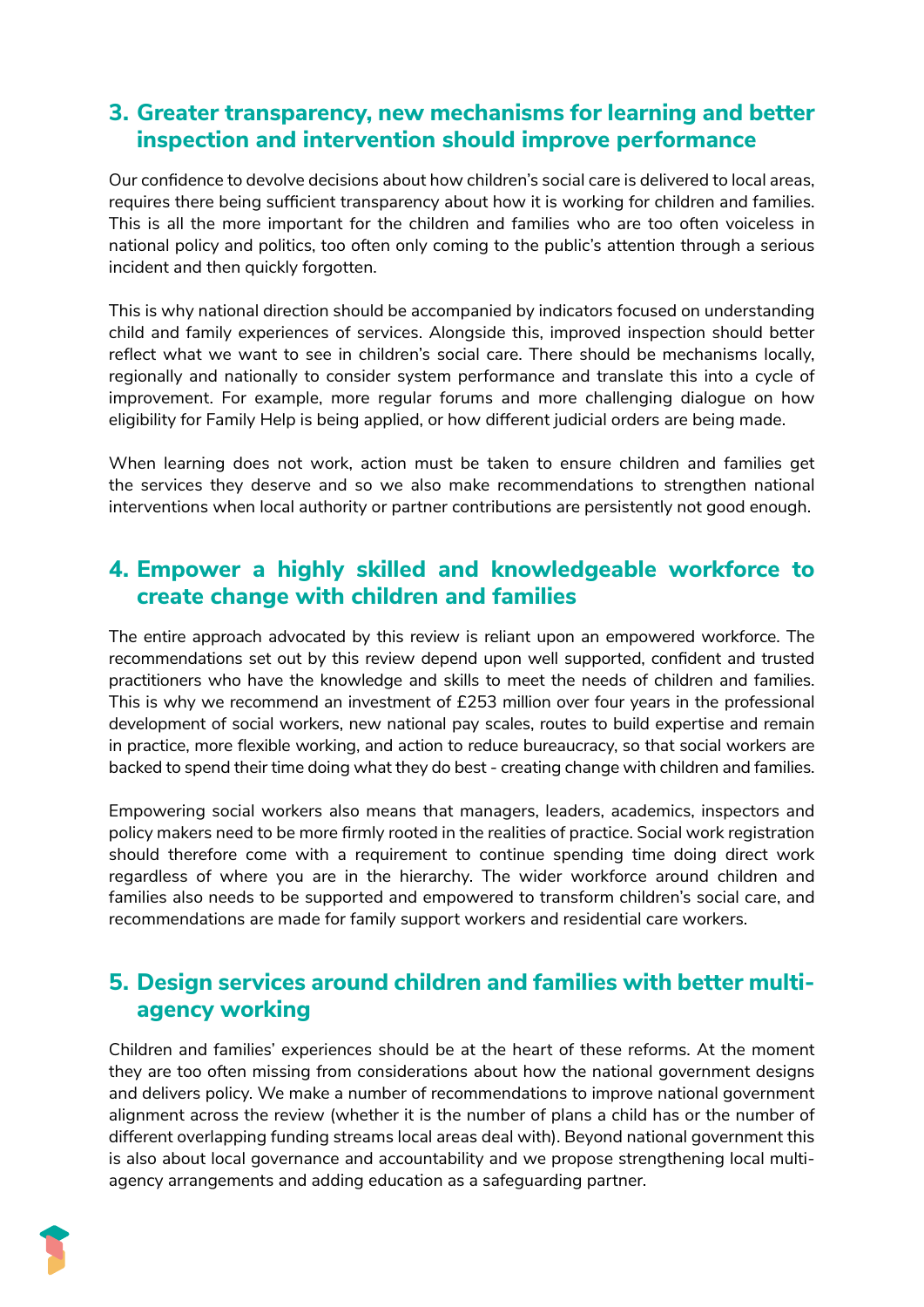#### **6. Investment linked to reform**

Finally, the system must have the resources to deliver change. Given the current funding challenges, reform will require a period of "double running" where government is funding both the current system and a new system where we invest in helping families, supporting alternatives to care, and bring onstream better homes for children in care closer to a family environment. It will also require areas to think about how they can spend the resources they already have better. In the longer term, government needs to ensure that the amount of funding for children's social care and how it is distributed reflects needs, including taking into full account the impact of demographic changes and wider government policies.

## **1.5 Acknowledging the wider context**

Children's social care functions within a wider context of the welfare state, as well as structural, ethical and societal factors. Throughout the review's evidence gathering, a range of issues have been identified that are relevant to our findings and the future of children's social care, even though they sit outside the scope of this review. Each of the factors discussed below has a significant impact on the effort and resources needed to uphold children's rights and keep children within a loving, safe and stable family network. The impact of many of these factors has become heightened and intensified in the context of COVID-19.

- **• Poverty and inequality**: Children who live in the most deprived 10% of neighbourhoods are ten times more likely to be looked after or on a child protection plan, than children in the least deprived 10% of areas (Bywaters et al., 2020). Deprivation is a contributory causal factor in child abuse and neglect and a growing body of research is strengthening the evidence of this relationship, including poverty being closely interconnected with wider factors associated with child abuse and neglect, such as poor parental mental health and domestic abuse (Bywaters & Skinner, 2022; Bywaters et al., 2016). The review has previously called for a widespread recognition and understanding of these child welfare inequalities (The independent review of children's social care, 2021b). Throughout this report, we discuss how children's social care can better respond to poverty and inequality - whether it is how we give practitioners confidence to respond to the ways in which it plays a role in families needing social care support or how we fund local areas. However, the underlying problem that in 2019/20, 4.3 million children were growing up in poverty must be comprehensively addressed.<sup>14</sup>
- **• Pressures in family support and other services**: Children's social care picks up the needs of families which universal and other services cannot address. Therefore, getting the right support for families through universal services and, wherever possible, addressing issues before they escalate is critical. However, we know that many of these services are facing pressures. For example, the health visitor workforce is under strain with only 9% of health visitors in England reporting that they have the recommended caseload of 250 or fewer children under five years old, and one in four report being accountable for over 750 children

<sup>14</sup> This figure is based on relative poverty after housing costs. (Department for Work and Pensions, 2021).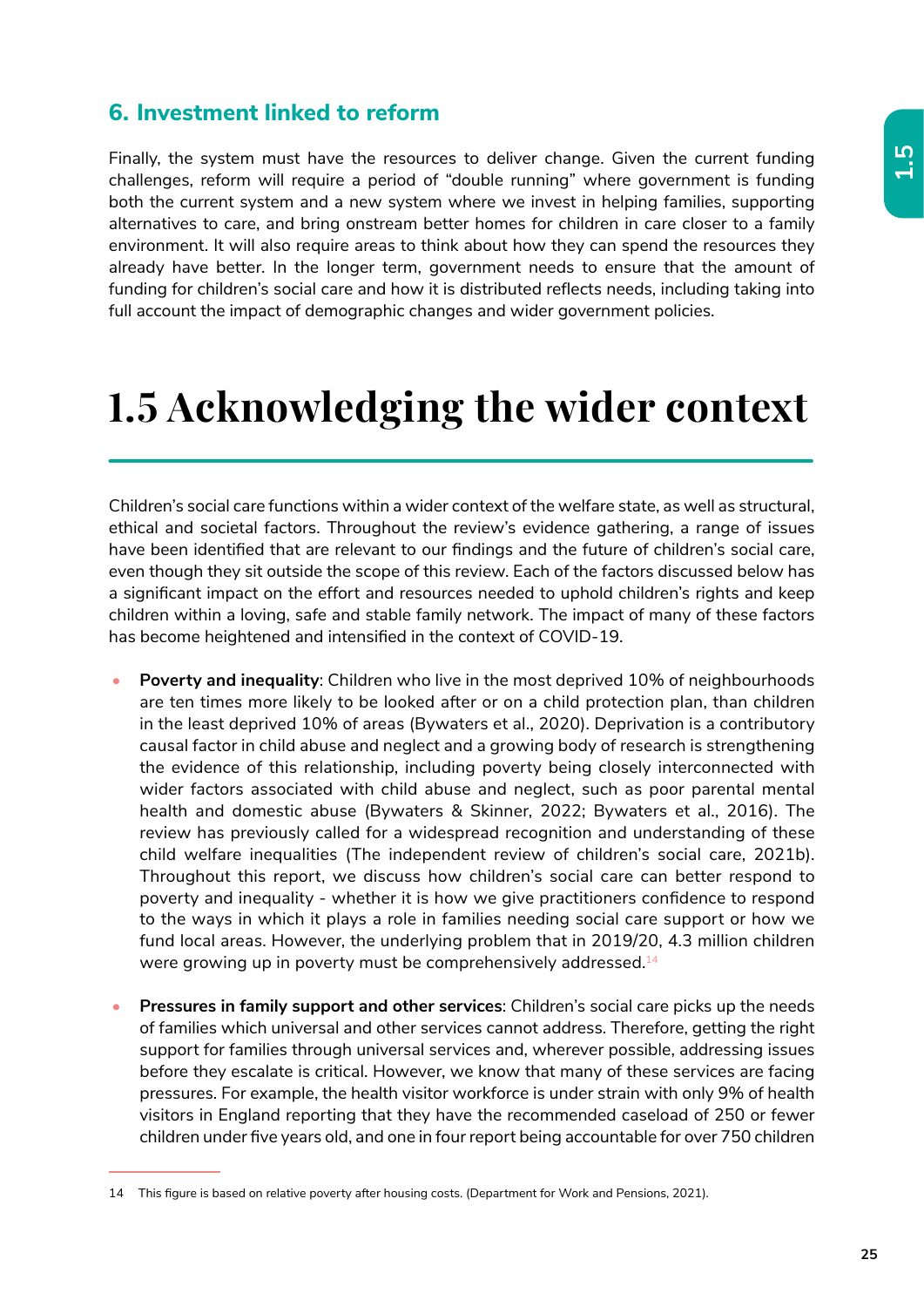(Institute of Health Visiting, 2021). Wider welfare services supporting families can also be difficult for families to access and work with. Where families need help with housing, there are long waiting lists for homes in the social rented sector in all local authorities. As of March 2021, 1.19 million households in England were on waiting lists for social housing, whilst 42% of households who got a new social housing in 2019/20 waited for more than a year for their home (Department for Levelling Up, Housing and Communities, 2021a; Department for Levelling Up, Housing and Communities, 2021b).

- **• New and emerging threats**: the ubiquity of internet enabled devices amongst children is enabling the rapid evolution of threats that children are facing. Children's social care and the police are struggling to keep in step with technological changes and keep children safe online and from abuse outside the family. Online exploitation facilitated through end-to-end encryption and county lines activity are examples of changes in threats to children that we must respond to. We are also seeing significant increases in online peer-on-peer abuse and a growing prevalence in sexual exploitation of young people (NSPCC, 2021). Around one in ten children aged 13 to 15 years reported receiving a sexual message in 2019/2020, with girls significantly more likely to report such messages (Office for National Statistics, 2021d).
- **• Domestic abuse:** The impact of domestic abuse on families has been central to a huge number of the testimonies we have heard during the review. Violence between parents remains the most common factor identified at the end of assessment for children in need (Department for Education, 2021a). The most recent prevalence estimates suggest 5.5% of adults experienced domestic abuse in the year ending March 2020 (Office for National Statistics, 2021b), though this is likely to be an underestimate. Demand for domestic abuse services exceeds available supply. In 2019/20, fewer than 50% of refuge vacancies posted on a central directory could accommodate a victim with two children (Birchall et al., 2021). The statutory duty for local authorities to provide support to victims in safe accommodation included in the Domestic Abuse Act 2021 should help, but gaps in community provision remain in areas where 70% of victims access support (Domestic Abuse Commissioner, 2021). There is poor evidence of what works to support children who are at risk of, currently experiencing or who have experienced, domestic abuse, as well as what is effective in tackling perpetrators (Ofsted, 2017; Early Intervention Foundation, 2021b).
- **• Mental health**: One in four adults experience mental health issues each year (Mental Health Taskforce to the NHS in England, 2016). In 2020, one in six (16.0%) children aged 5 to 16 years were identified as having a probable mental disorder, increasing from one in nine (10.8%) in 2017 (Public Health England 2021). Yet 70-75% of people with a diagnosable mental illness receive no treatment at all (Davies, 2014). Whilst supporting better mental health for children in care, care experienced adults and families that have involvement with social care is within the remit of this review, we are yet to see significant benefit of major investment in wider mental health services for adults and children. Spend per head on children and young people's mental health services varies significantly between Clinical Commissioning Groups (soon to be Integrated Care Boards) (Royal College of Psychiatrists, 2017). Given that access to services is rightly based on clinical need, there is a limit to how much a review of children's social care can affect the way the NHS operates. We see the outcomes of poor mental health acutely, and as a factor in family breakdown, premature deaths and poor outcomes for people with care experience (Ofsted et al., 2020).